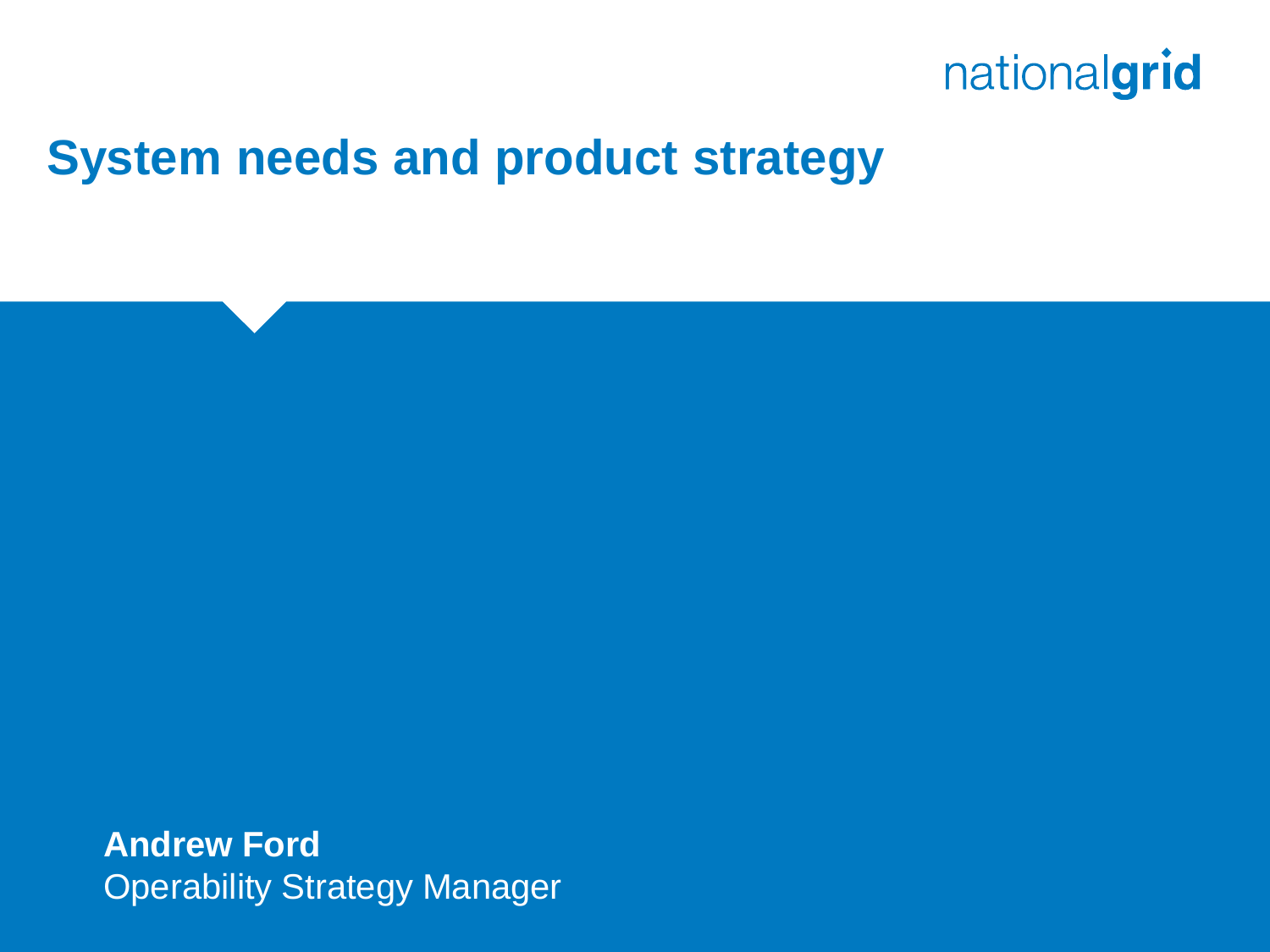### **System needs and product strategy**

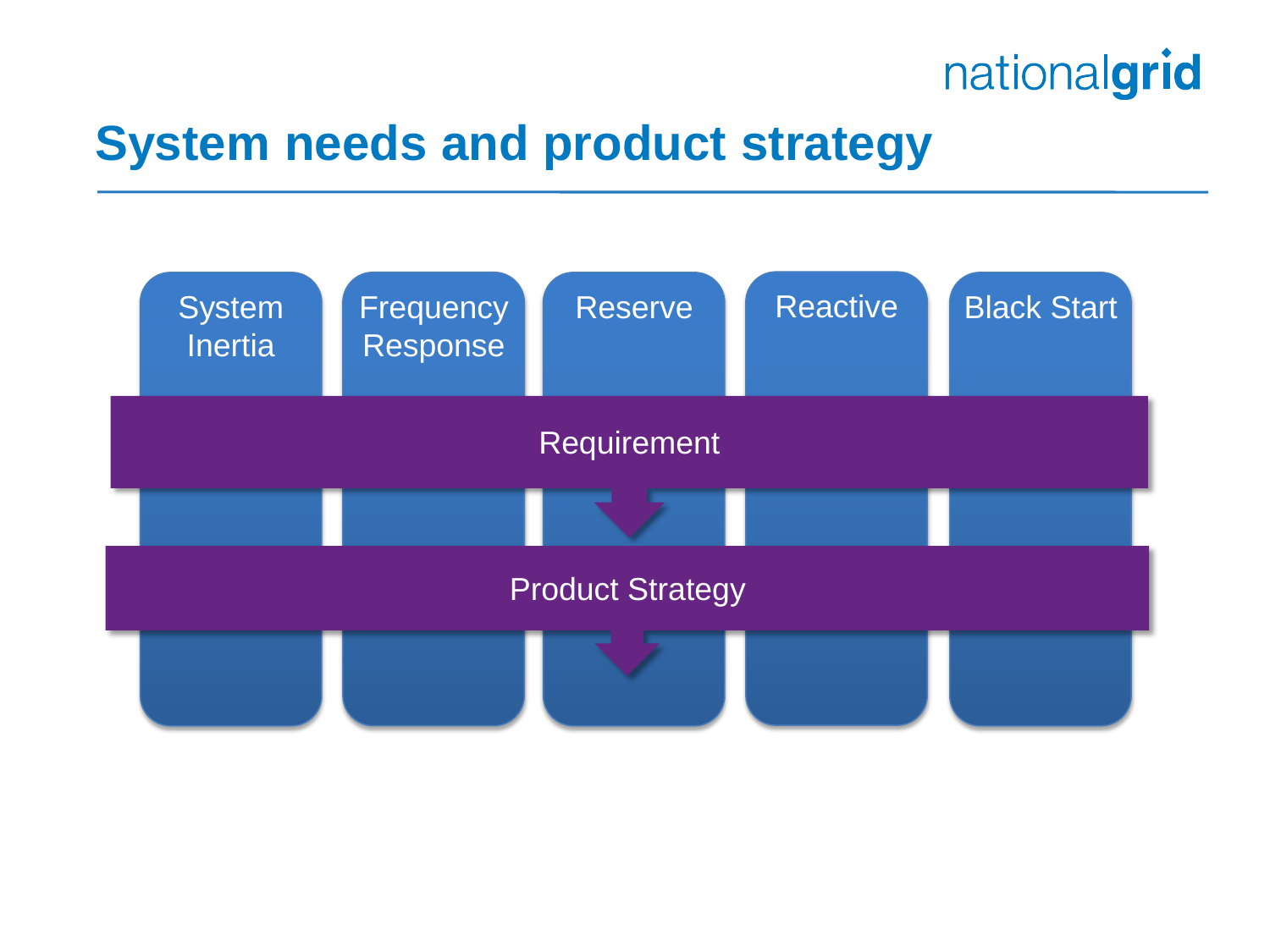#### **Frequency response**

- **Figuency response needs are increasing, with** greater volumes of faster-acting response required
- Market structures will be developed to value different response characteristics as part of our product simplification work
- Sub-second response will be included in the market in the winter (in line with our product strategy)
- **Longer term, we will trial new procurement** approaches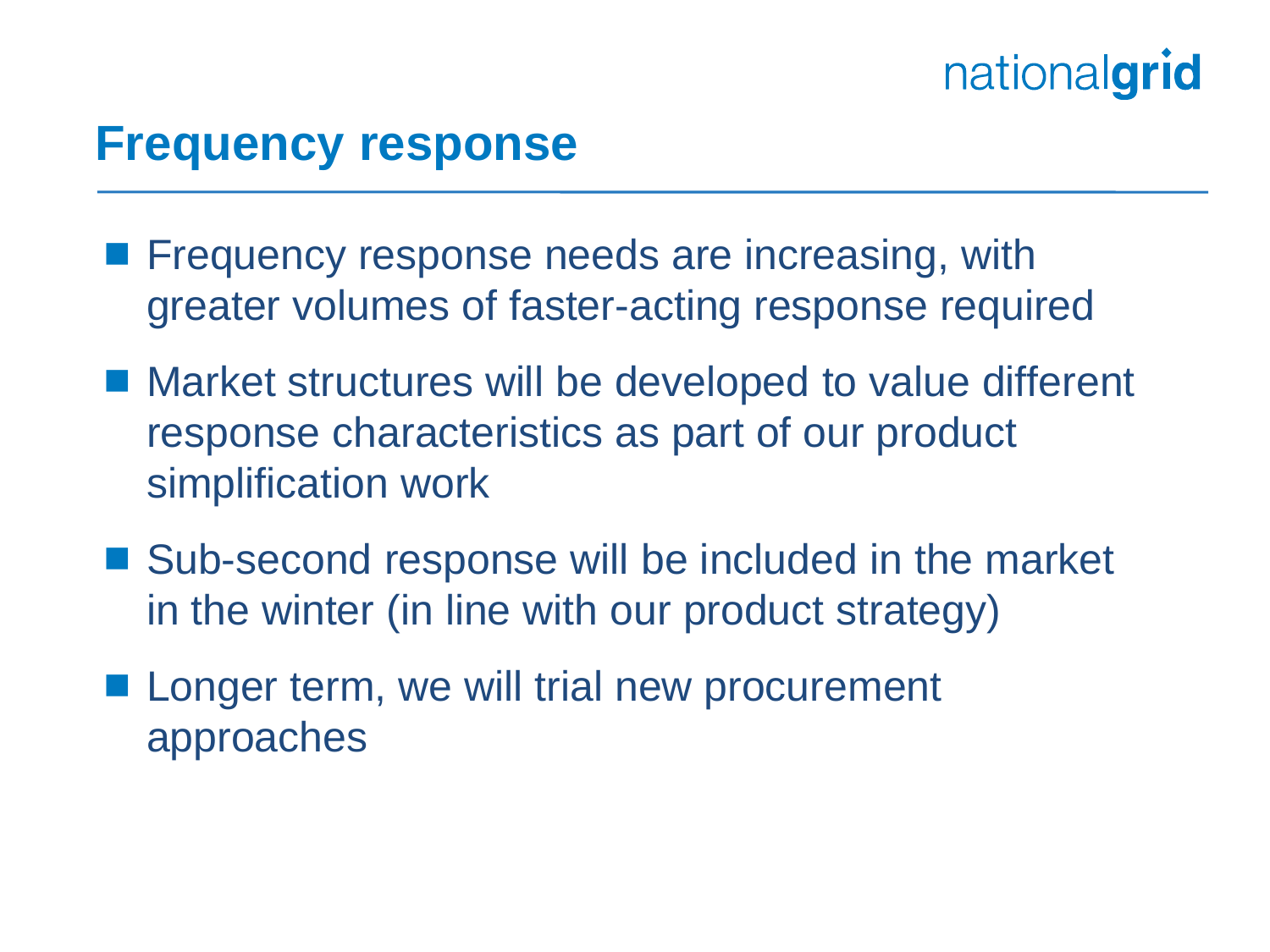### **System inertia**

- Lack of system inertia is an issue for rate of change of frequency reasons
- A programme to change relay setting for distributed generation will mitigate some of the need
- Our publication will provide clarity of plans for inertia (e.g. how the SO will value inertia going forward)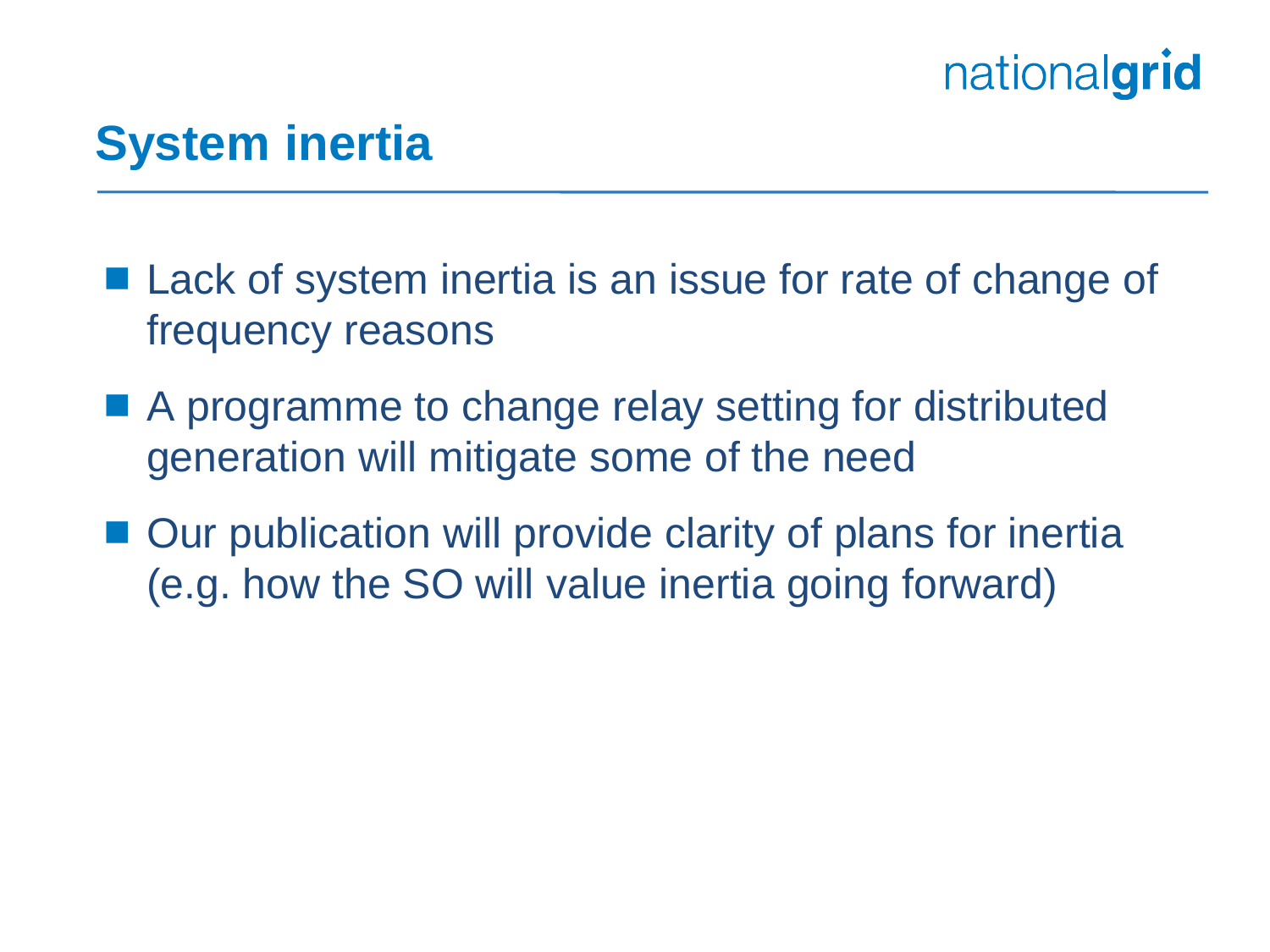#### **Reactive power**

- Need is increasing substantially as a result of changing generation mix
- Existing commercial markets do not provide clear signals and d not offer route to market to Non BM parties
- Markets should be designed to be give greater transparency of requirements, regional sensitivities and routes to market
- **Power Potential is a project to trial accessing the** reactive capability from distribution-connected assets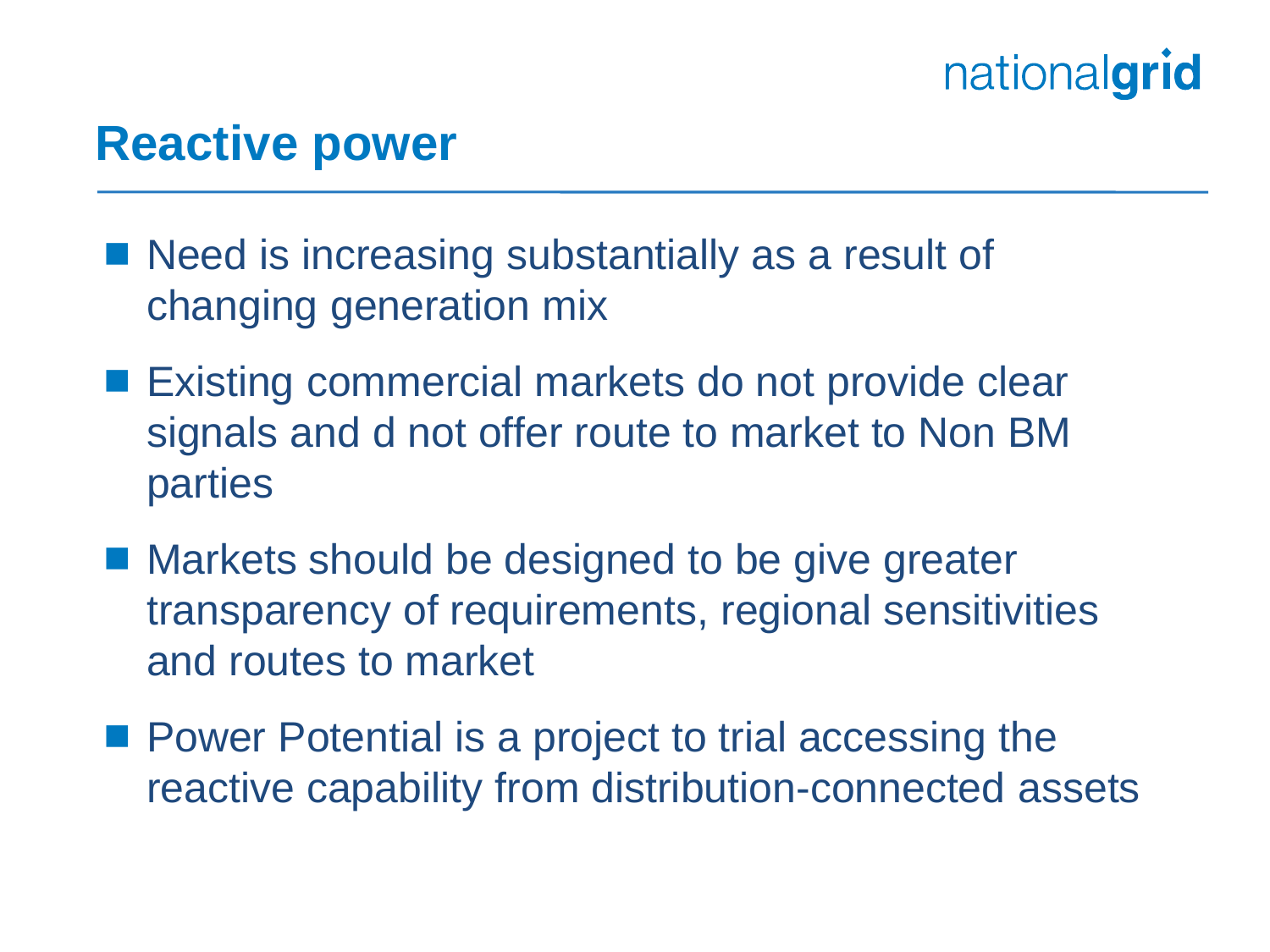#### **Reserve**

- **Positive and negative reserve requirements generally** stable, although volatility increases
- Market structures will be developed as part of product simplification work to value different reserve characteristics
- New pan-European reserve services will need to be included in any development of our existing reserve services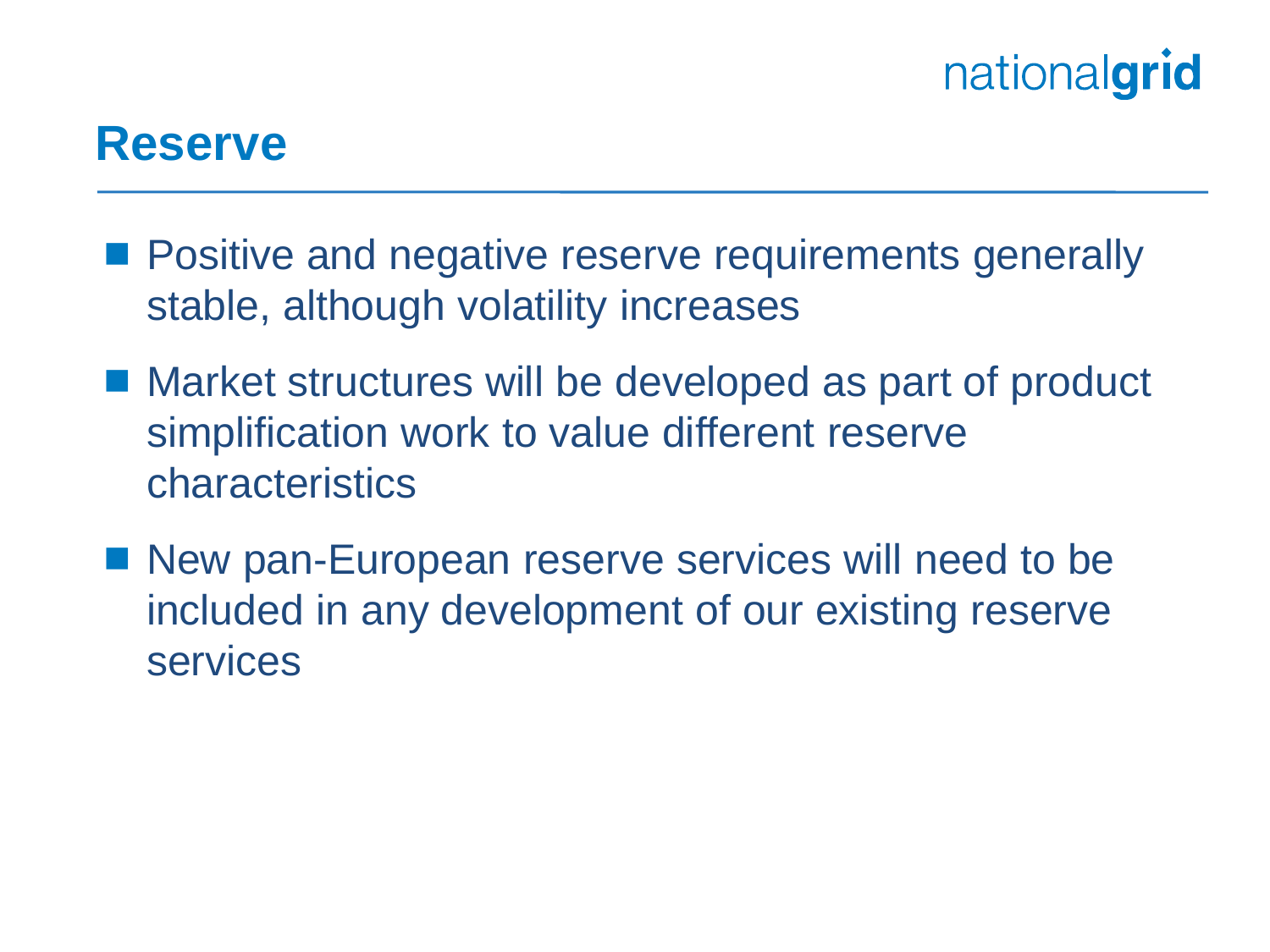#### **Black Start**

- Number of current providers reducing
- We will create a revised restoration approach that does not solely rely on large transmission-connected assets
- More market-based approaches to service procurement will be investigated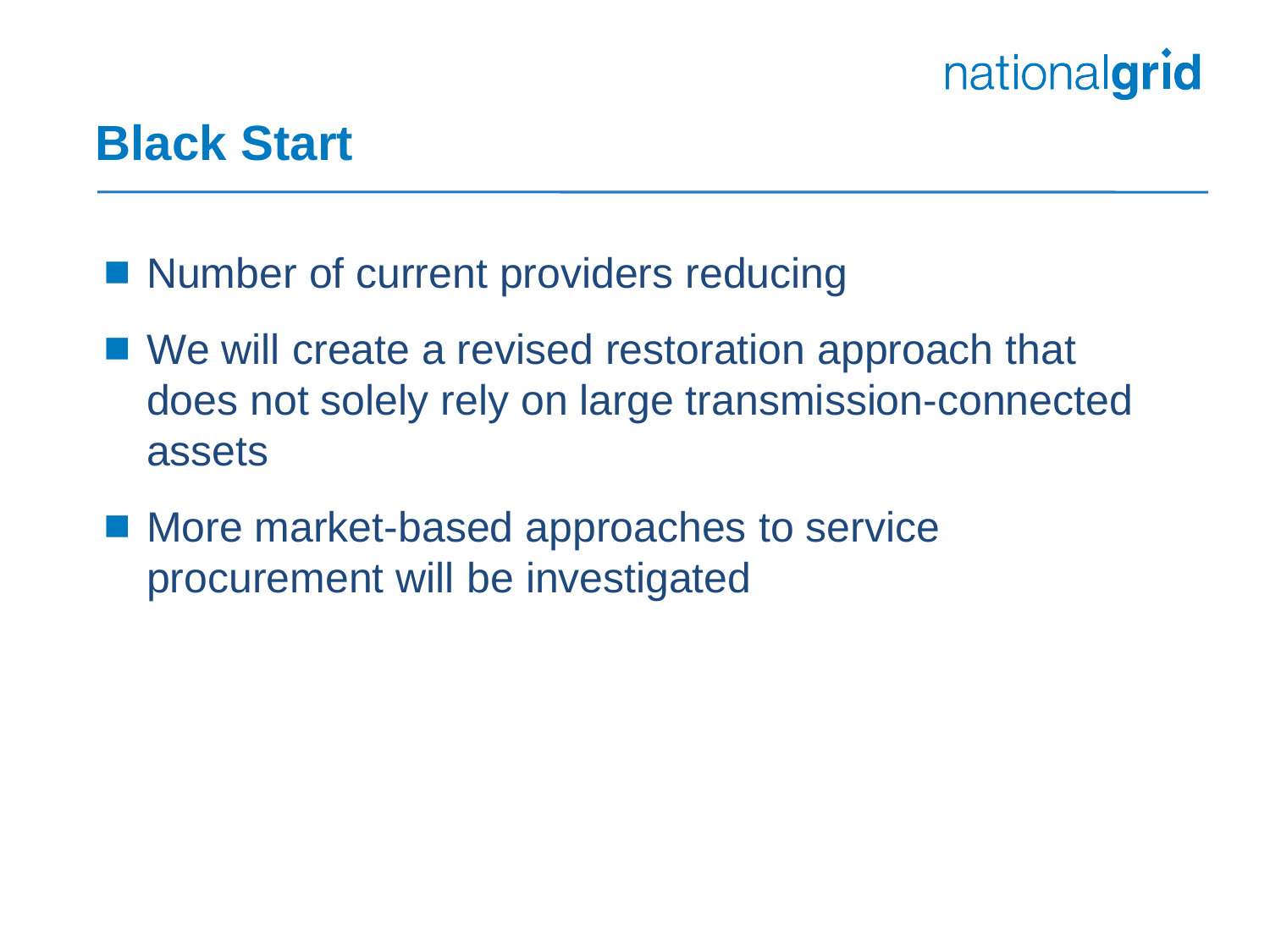

#### **Simplification of Products**

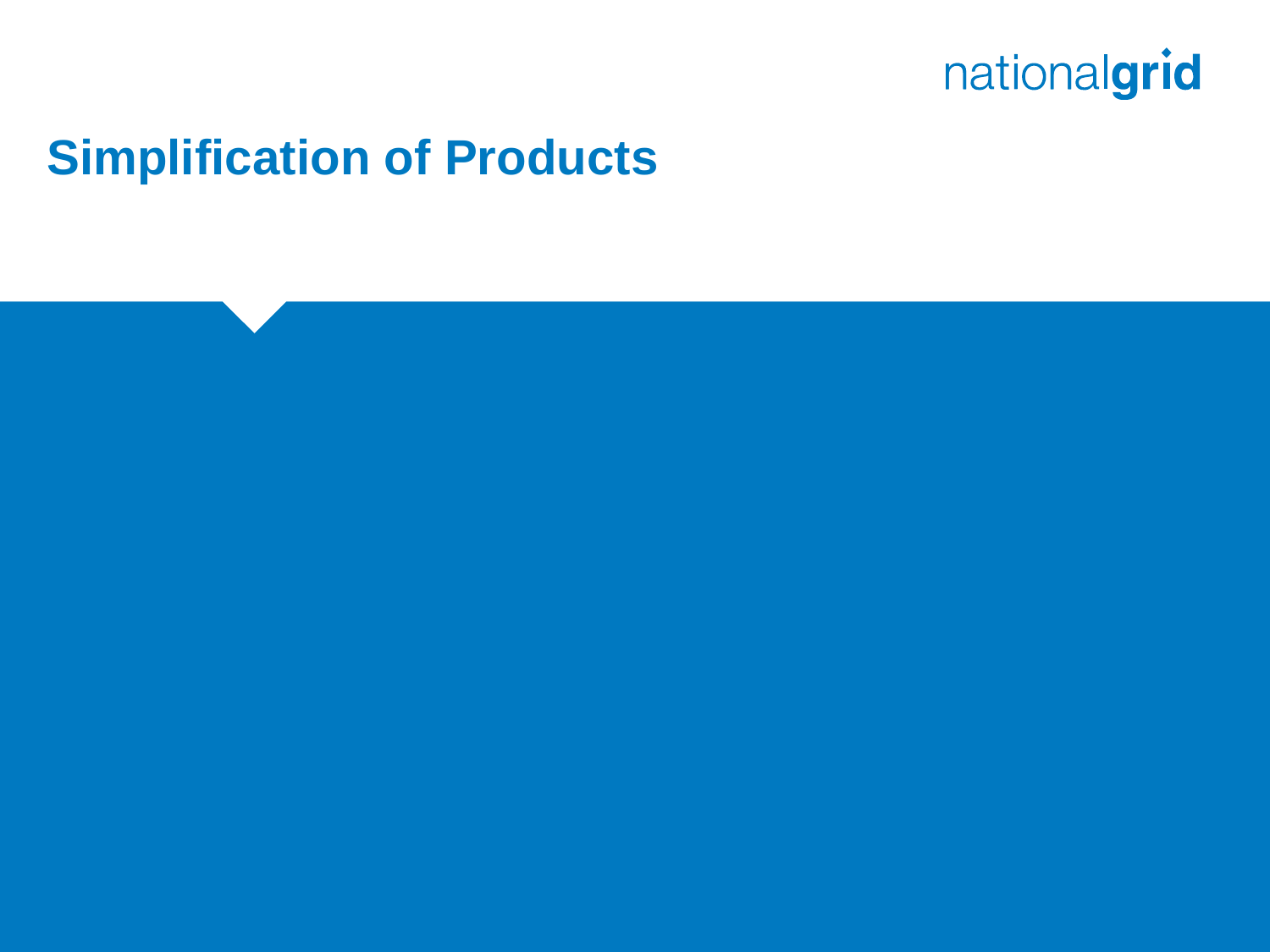### **Market issues – feedback received**

- Too many markets with different technical **requirements**
- Not been transparent to the market about our criteria for assessment
- Some markets are over- and some undersubscribed, despite having overlapping delivery
- Not being transparent about our requirements (both implicit and explicit) and how they interact with each other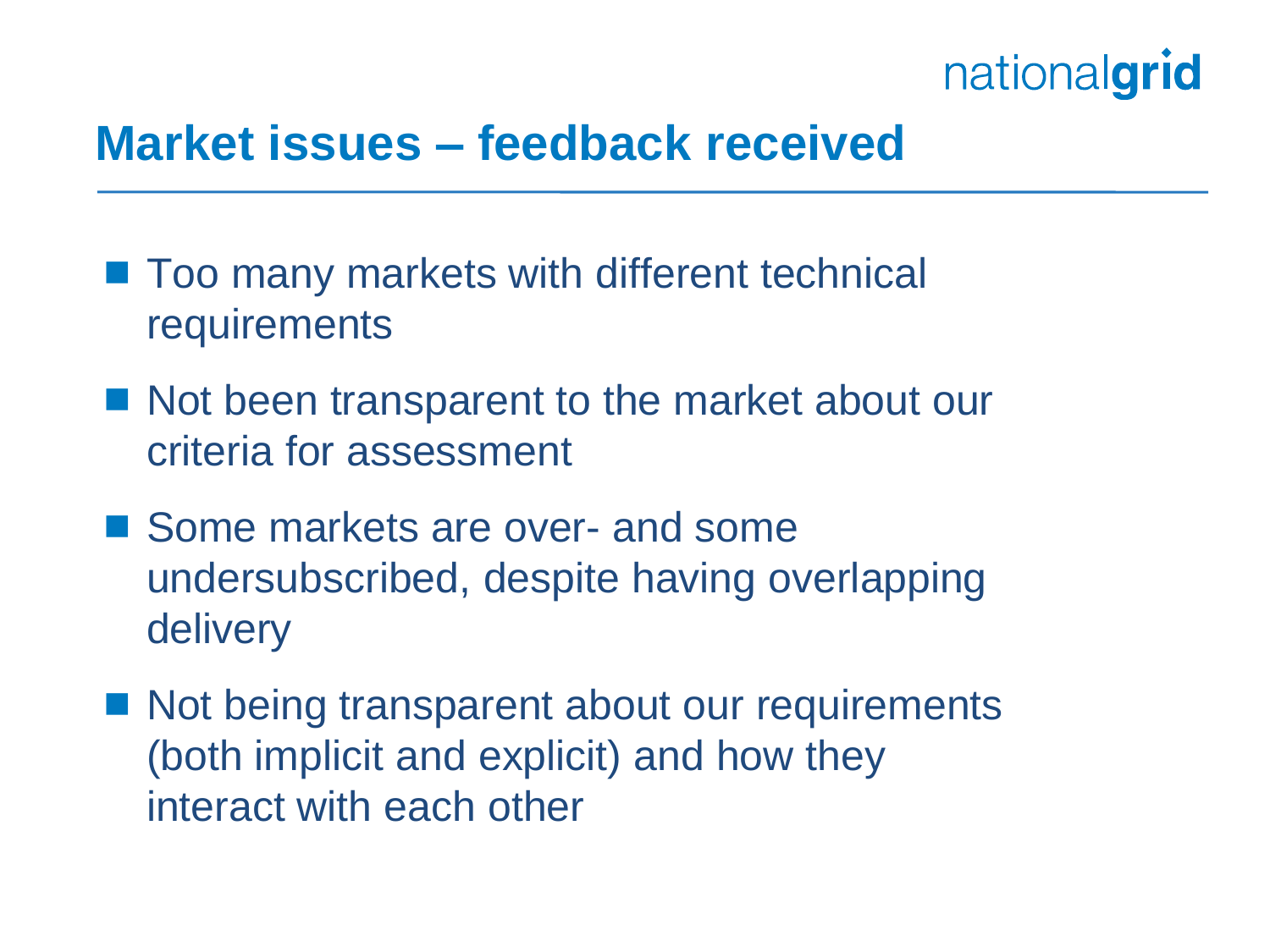K

### **Simplification of products – proposed stages**

| Stage 1                                                                                 |                                                                                                                                                    |                                                                           |  |
|-----------------------------------------------------------------------------------------|----------------------------------------------------------------------------------------------------------------------------------------------------|---------------------------------------------------------------------------|--|
| <b>Rationalise existing</b><br>product suite through<br>removal of obsolete<br>products | Stage 2                                                                                                                                            |                                                                           |  |
|                                                                                         | Simplify remaining<br>services through<br>standardisation and<br>greater transparency<br>of T&Cs, procurement<br>windows and<br>assessment methods | Stage 3                                                                   |  |
|                                                                                         |                                                                                                                                                    | Develop<br>improvements in<br>services in<br>conjunction with<br>industry |  |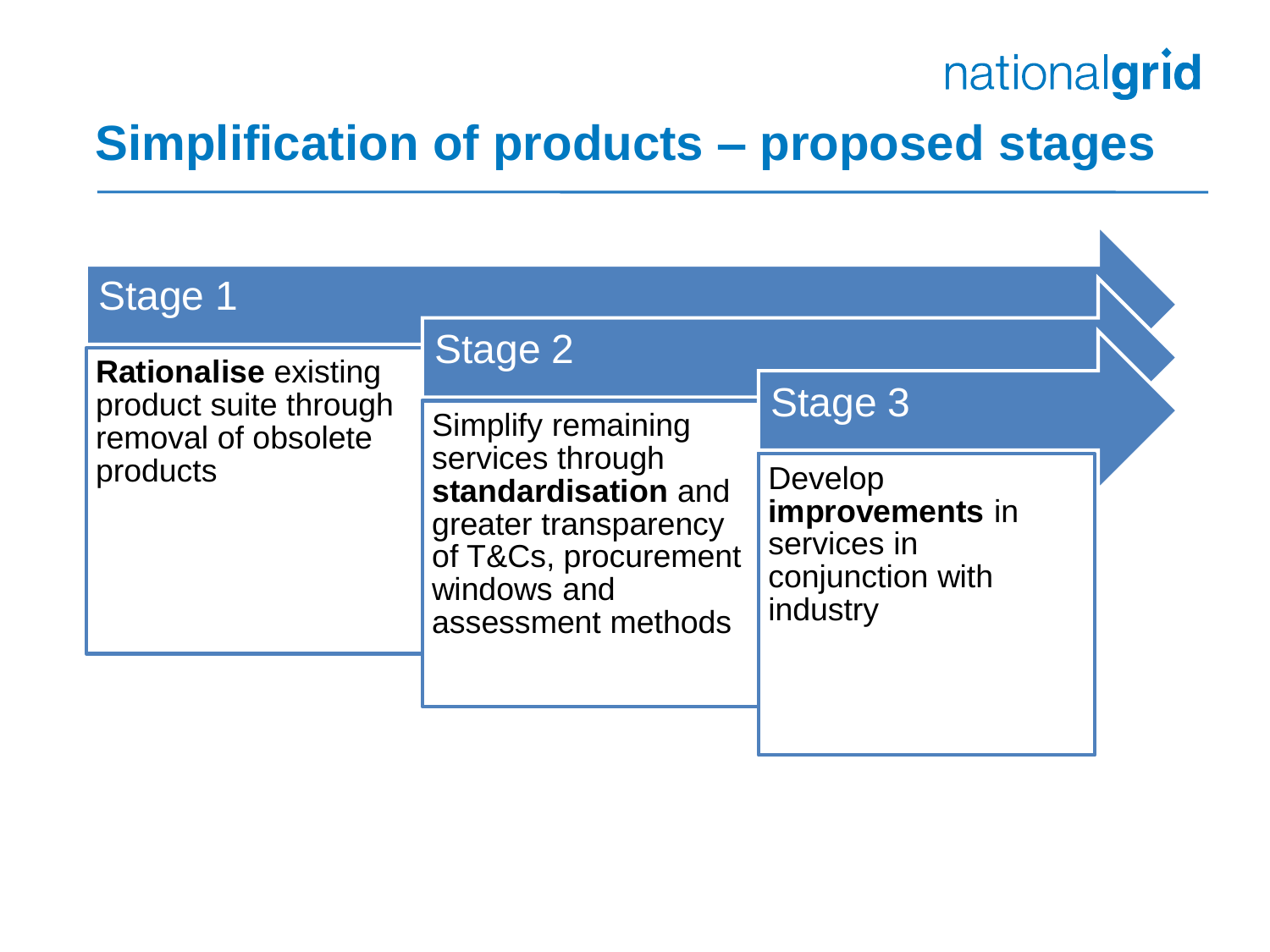#### **Rationalisation**

- Too many products some not used at all
- Removal of obsolete products
- Grandfather existing contracts
- Offer moving to more market-based alternatives where possible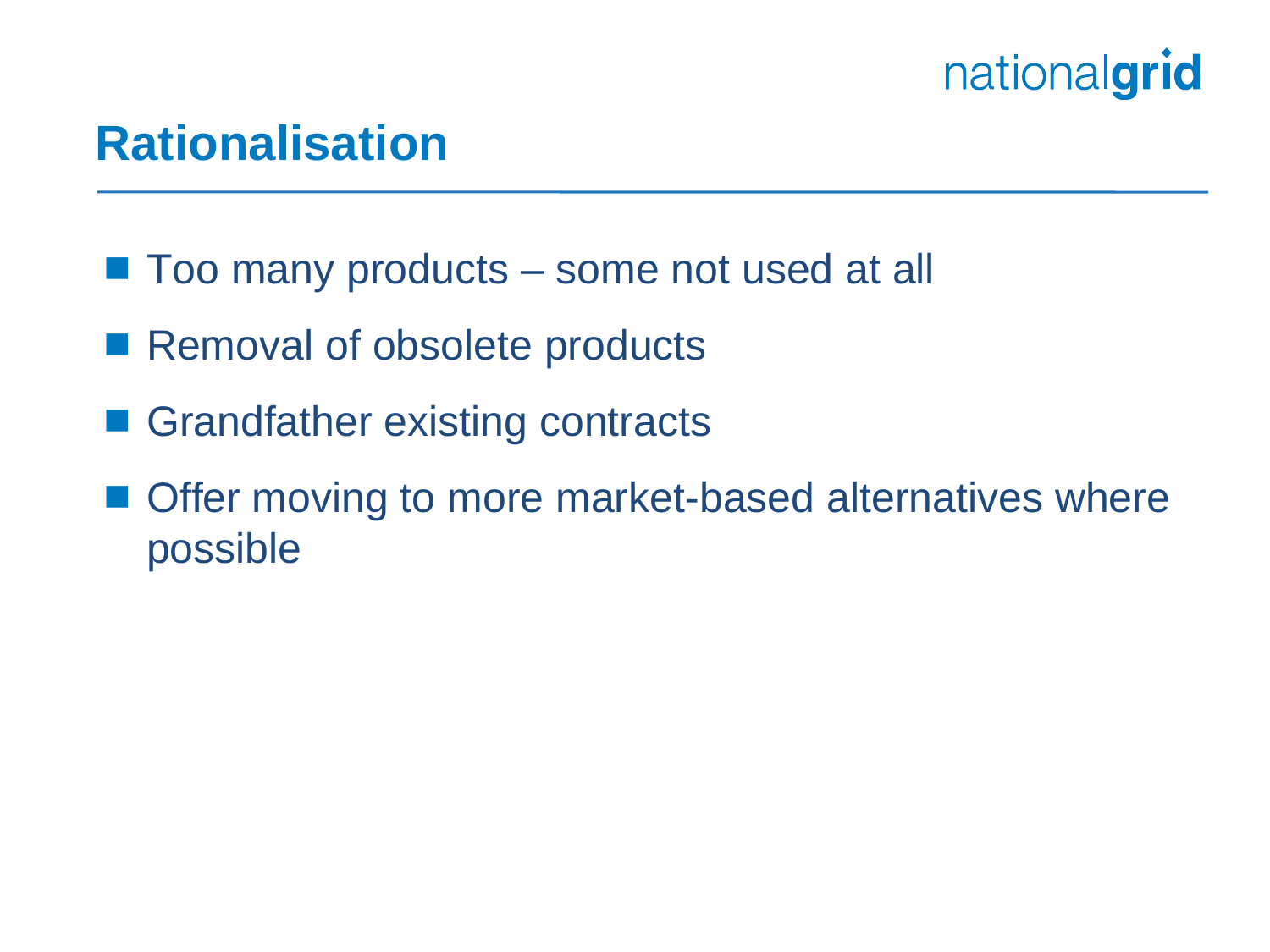#### **Standardisation**

- The value of variable parameters in the assessment of existing markets are not always apparent to industry (FFR, FR, STOR)
- More definition will enhance transparency of market signals:
	- Diurnal availability windows, e.g. 24-hour, 24 Hour Triad Avoidance, Overnight, Evening Peak
	- Contract terms, e.g. 1 month, 6 months, 1 year, 2 years
	- Speed of delivery of reserve energy, e.g. 2 minutes, 5 minutes, 10 minutes, 20 minutes

**This standardisation phase should help to reduce complexity; industry is aligned on the need to reduce complexity within the products**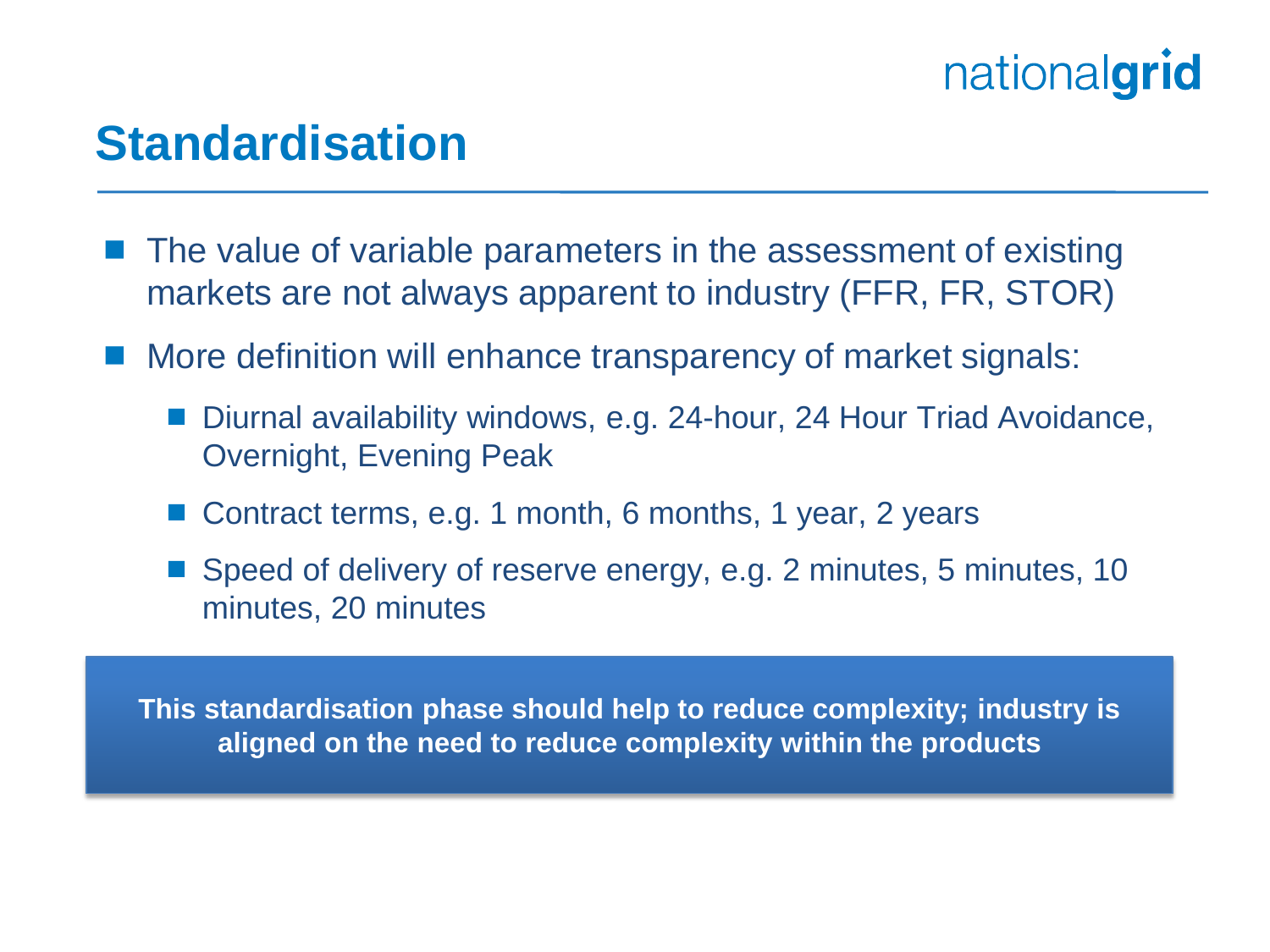### **Improvement – Standardisation versus single market**

#### ■ Where should balancing services sit on this spectrum?

Standardisation Single market

nationalgrid

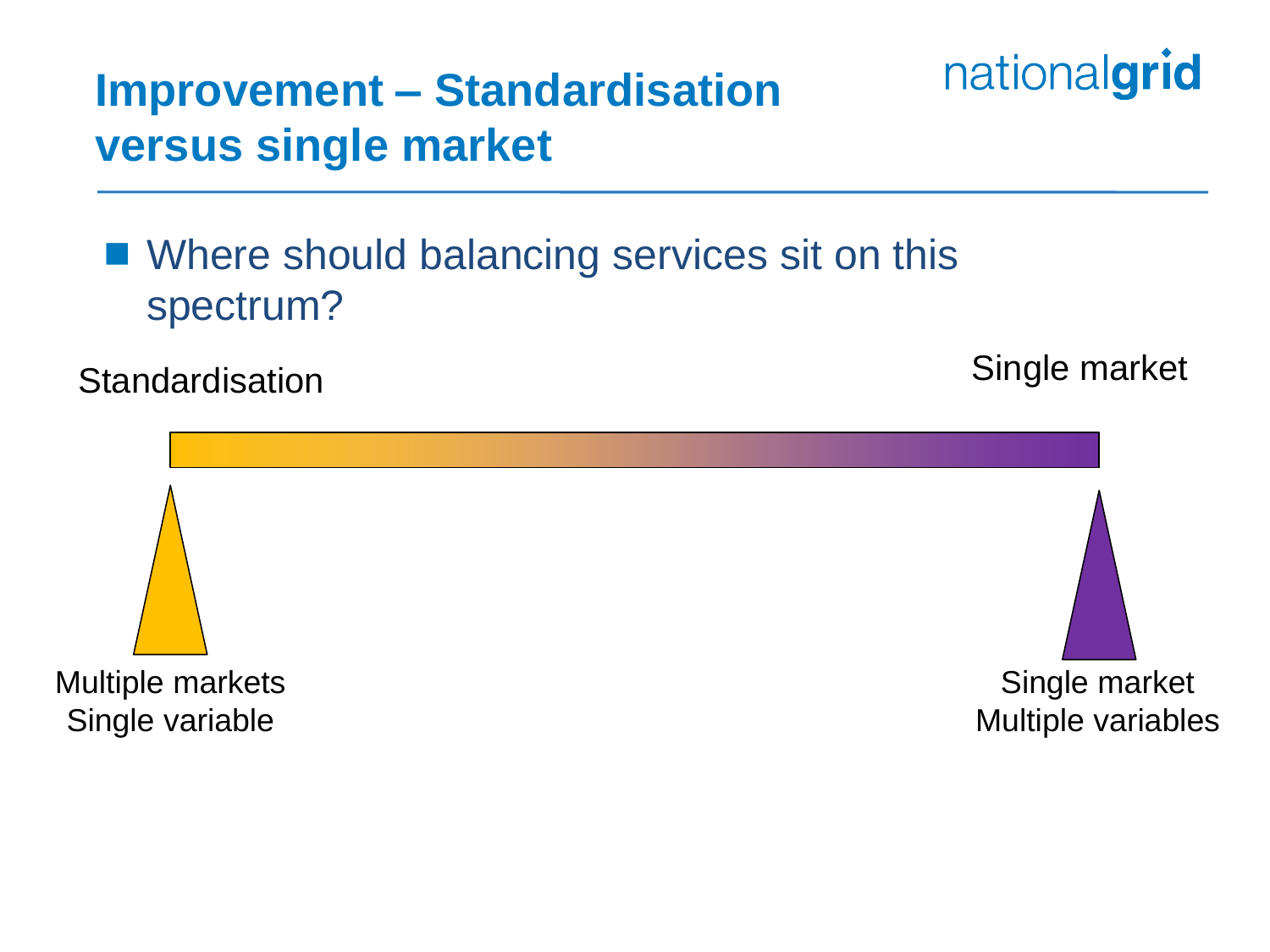

#### **Improvement - standardisation**



-MW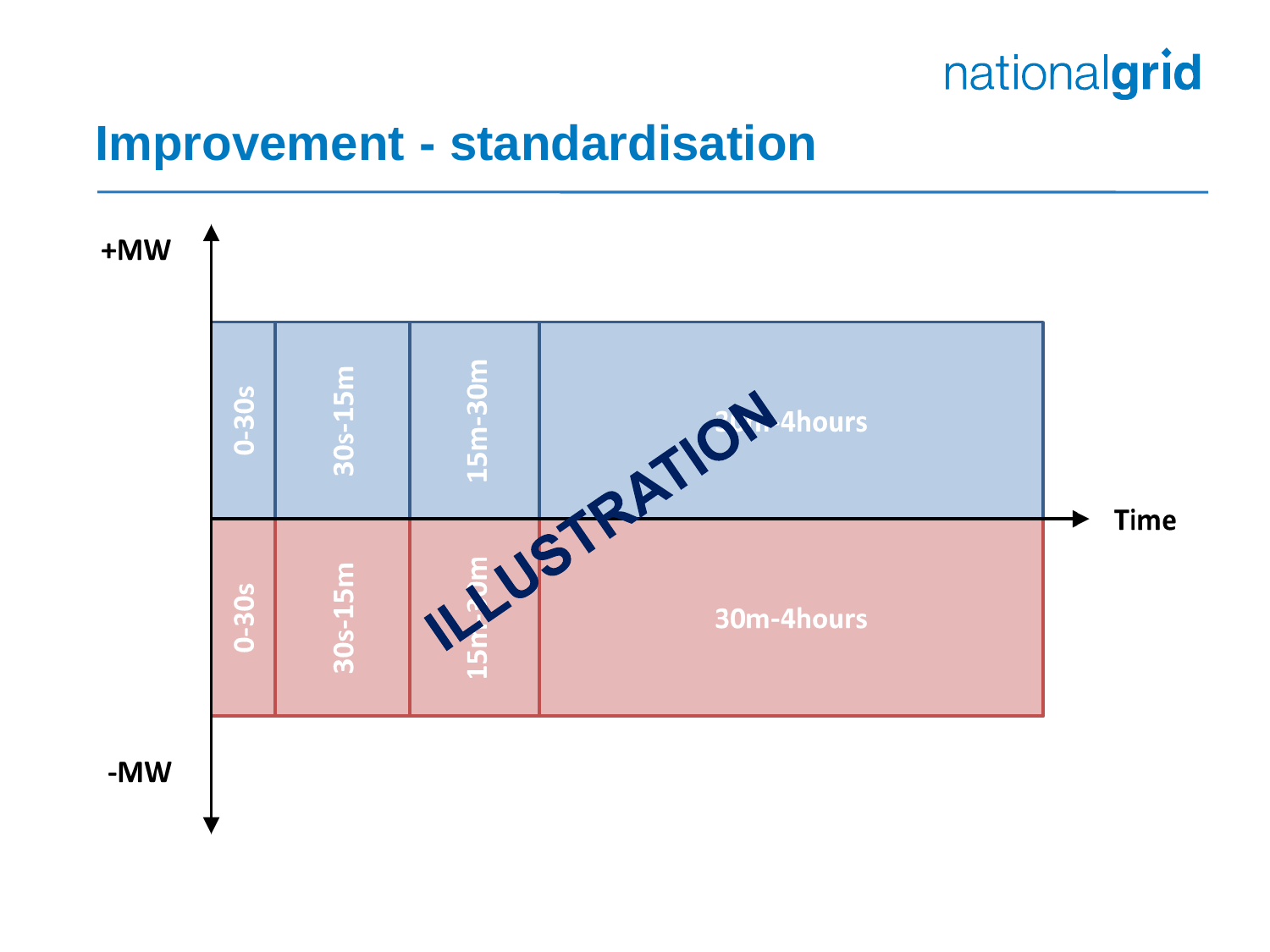

**Time** 

#### **Improvement – single market**

- E.g. one single Response market.
- **Potentially more variables, although this could increase complexity**
- Value function would be made available to industry. This option sits comfortably alongside pay as clear mechanisms

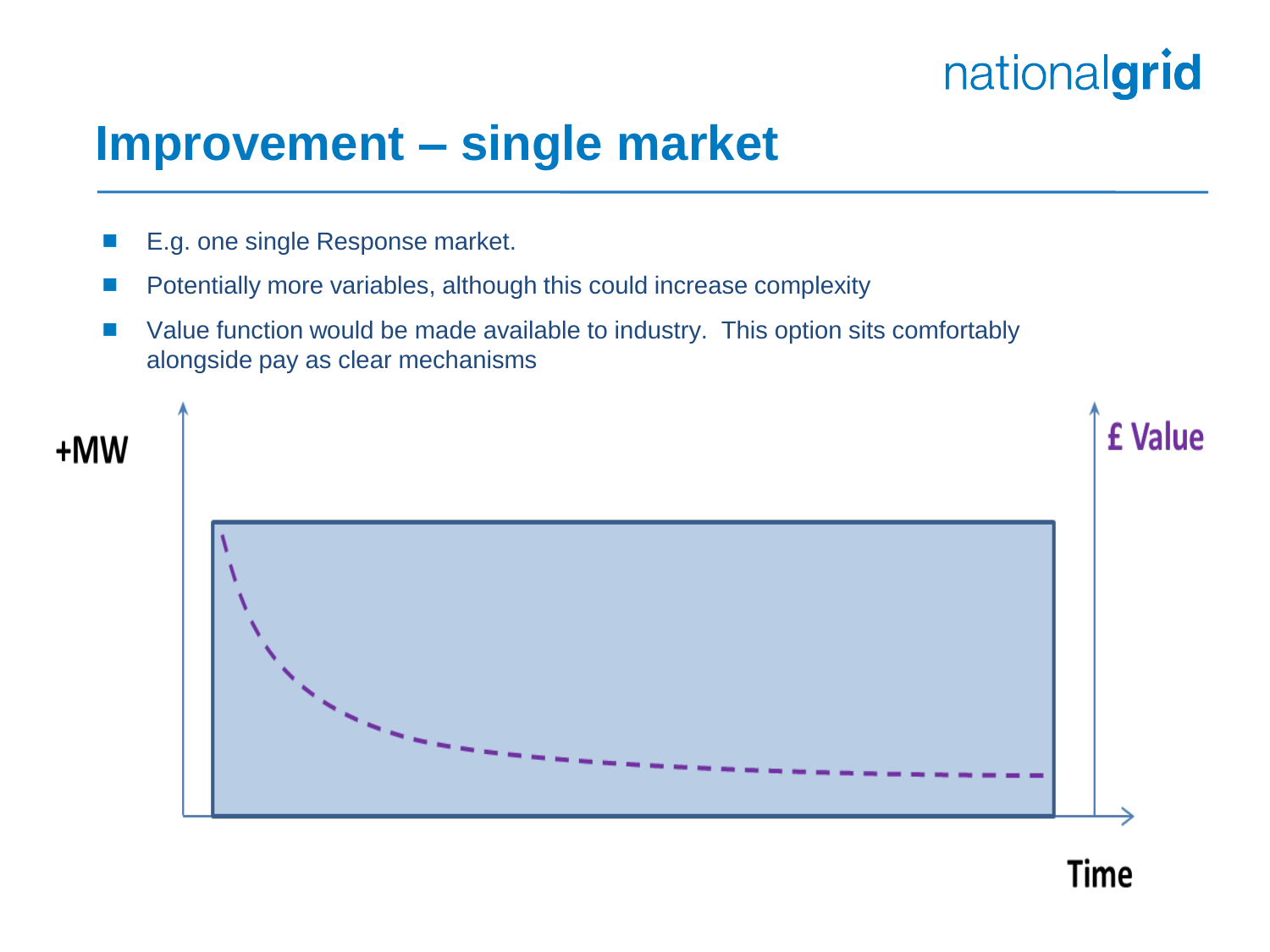### **Improvement – longer term versus shorter term contracts**

- Where should the SO's products sit on this spectrum?
- Industry feedback split between longer term and short term markets
- We could have a mix of both, particularly in the transition period as we build market confidence
- Should longer term contracts apply to both new and existing assets?

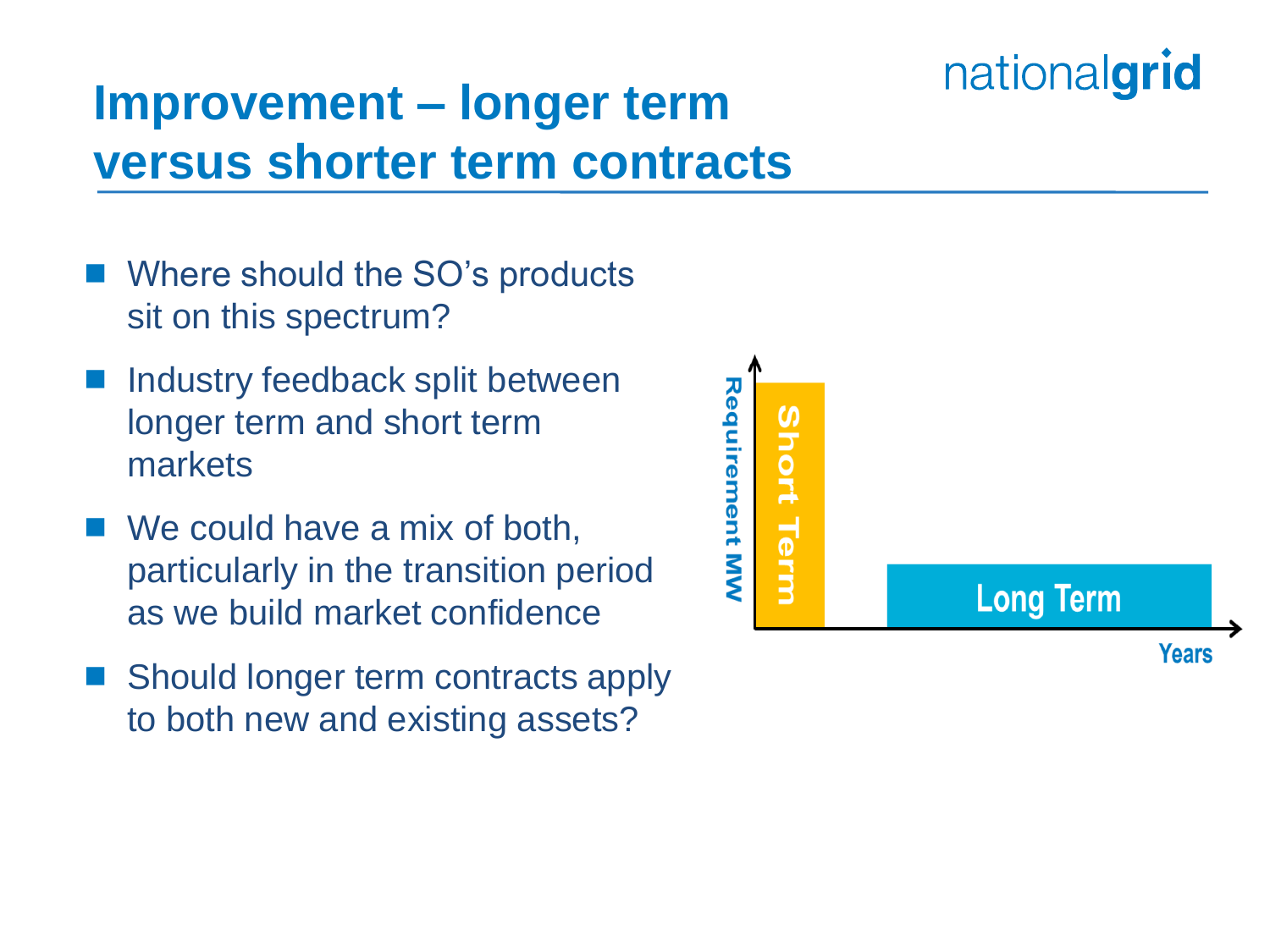

### **Future vision for balancing services**

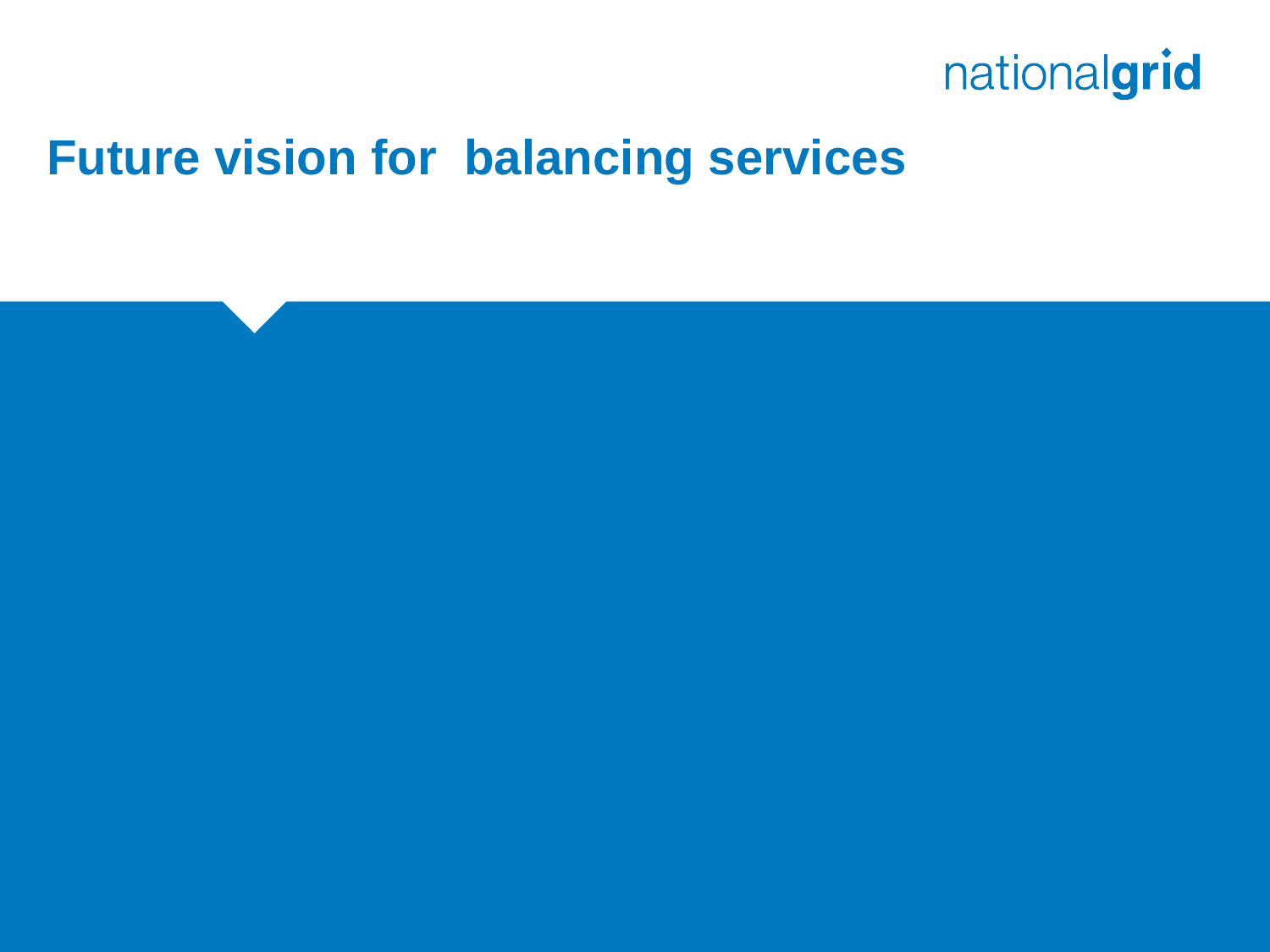### **Future vision for balancing services**

- **New Procurement Options** 
	- Closer to real time markets (in line with EU aspirations)
	- We hope to trial different approaches in 2018
- Wider Markets
	- Investigate access to the Balancing Mechanism for non-BM parties
	- Create transparent market structures that are futureproofed and technology neutral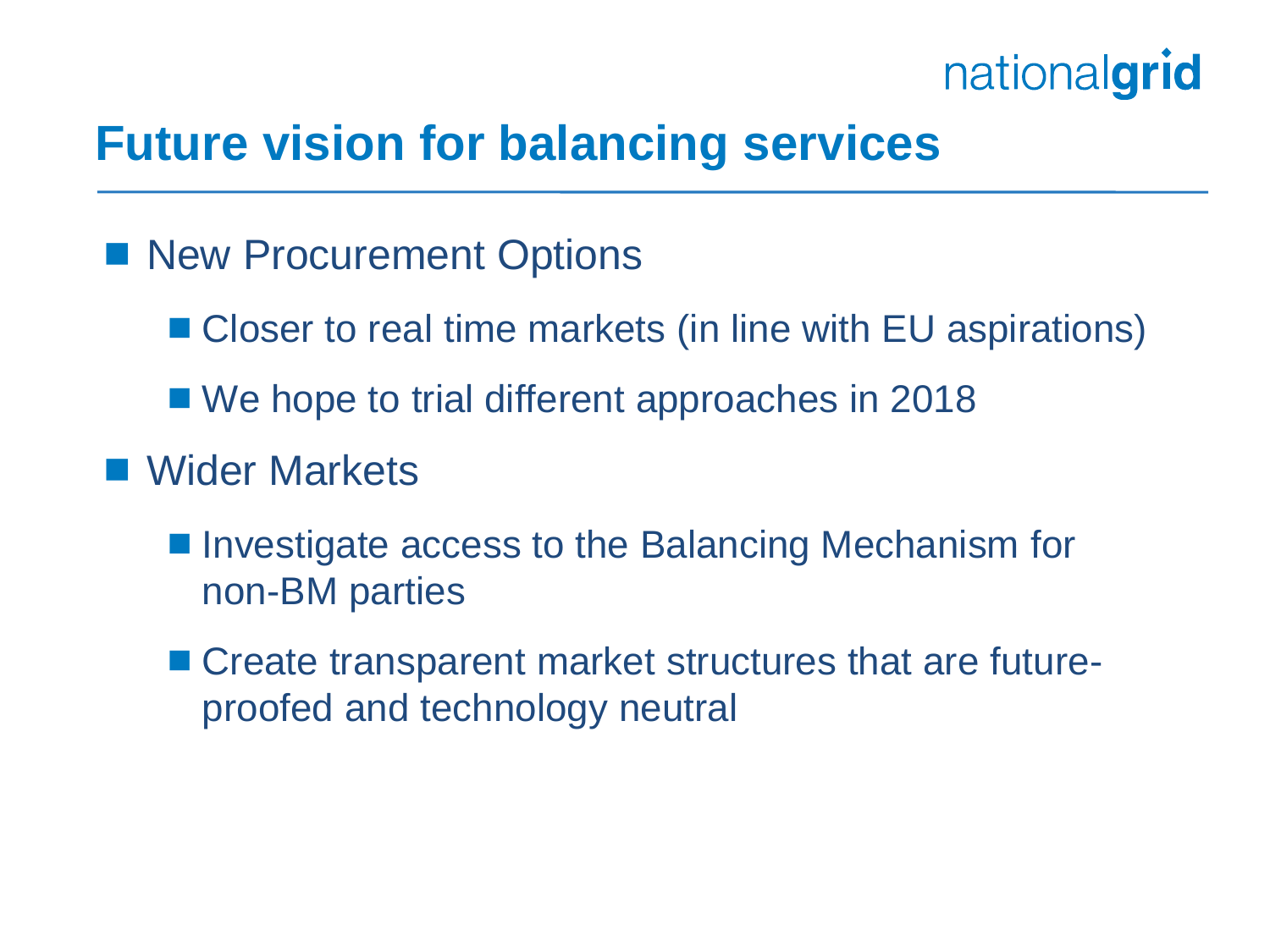

#### **Timetable of work**

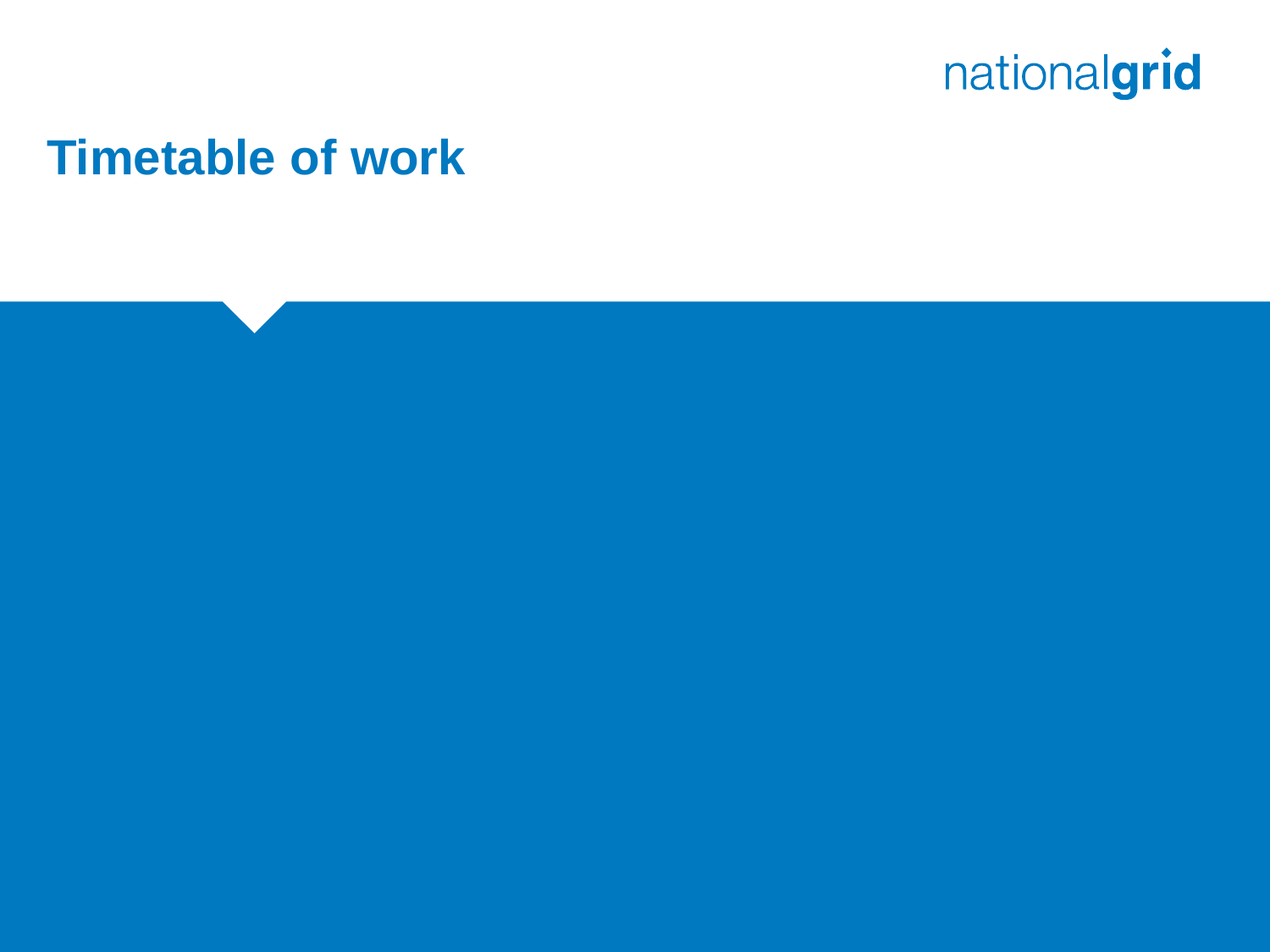### **Timetable of potential developments - products**

| Apr/May                     | System Needs and Product Strategy document & consultation<br><b>Consultation period</b><br>Engage with industry through forums and webinars<br><b>Review product suite</b><br>Identify market parameters           |
|-----------------------------|--------------------------------------------------------------------------------------------------------------------------------------------------------------------------------------------------------------------|
| May/Jun                     | Review responses and continued engagement on future product strategy<br>Remove obsolete products<br>Value function analysis and thinking on assessment processes<br>Engage on standardisation of existing products |
| Jun                         | Potential outline Change Proposals in relation to standardisation of<br>existing products                                                                                                                          |
| Jul/Aug                     | Start implementation of changes to existing markets<br>Publish product strategy recommendations based on feedback received<br>and analysis                                                                         |
| Q <sub>3</sub> and<br>Q4 17 | Develop response and reactive power markets<br><b>Procurement trials</b>                                                                                                                                           |